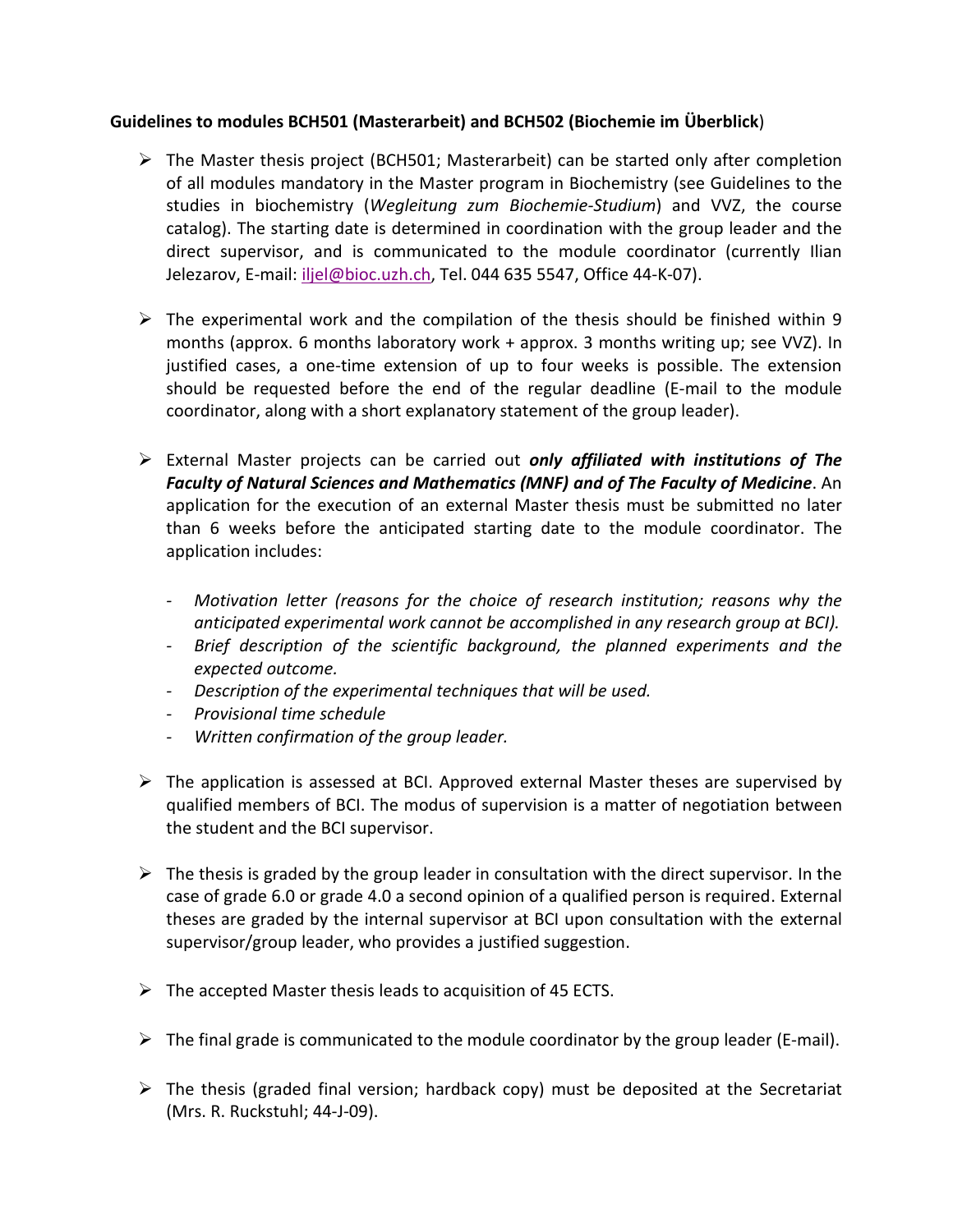- $\triangleright$  As part of the module a master seminar will be given by the student at BCI (20-25 minutes oral presentation of the topic and the results of the Master project + discussion). The seminar will be organized by the group hosting the Master project.<sup>1</sup> The time slot is not a priori fixed.<sup>2</sup> The seminar will be advertised at BCI. At least 10 days before the seminar the student should provide the following information (E-mail to Mrs. Judita Tillova, [logistic@bioc.uzh.ch,](mailto:logistic@bioc.uzh.ch) or to the module coordinator, currently I. Jelezarov): title, a short abstract (1/2 page), date, time and venue.
- ➢ The registration for the Master's exam (BCH502) is done by E-mail to the module coordinator. The following information is required: the student registration number, the exact title and the abstract of the Master's thesis.
- $\triangleright$  The exam is conducted by two qualified persons who are appointed by the module coordinator.
- $\triangleright$  The module coordinator organizes the examiners and notifies the candidate. The candidate arranges the exam date and the exam venue directly with the examiners. A copy of the thesis must be submitted to each examiner no later than 4 weeks before the exam date. Possible period of the exam date: 8 to max. 12 weeks after registration. The candidate notifies the module coordinator about the exam date (E-mail).
- $\triangleright$  The participation in the exam can be cancelled up to 10 days before the exam (E-mail to the module coordinator and the two examiners, including a new date which has been agreed upon with the examiners). The new date must be set after expiration of week 12 counted from the first registration.
- $\triangleright$  The successful Master's examination (grade  $>$  4.0) leads to acquisition of 10 ECTS. This generally corresponds to a workload of 300 hours. A preparation of 8 to 12 weeks is estimated to be necessary for the successful passing of the final exam.
- $\triangleright$  After the exam, the examiners notify the module coordinator about the score. The protocols are deposited at the Institute secretariat.
- ➢ On successful completion of modules BCH501 and BCH502, as well as all other mandatory modules within the Master program in biochemistry (total of 90 ECTS) the candidate fills out the form to be found at <https://studentadmin.mnf.uzh.ch/> and notifies the module coordinator by e-mail, attaching also the title page of the thesis. All subsequent steps leading to official graduation are executed at the Dean's office.

 $\overline{a}$ 

 $1$  External Master students are responsible for the organization of the seminar at the corresponding institution. If necessary, the Master student fosters the communication between the external supervisor and the internal supervisor at BCI.

<sup>&</sup>lt;sup>2</sup> One possibility is the integration of the seminar with the regular group meetings. However, the group makes the decision on this matter.